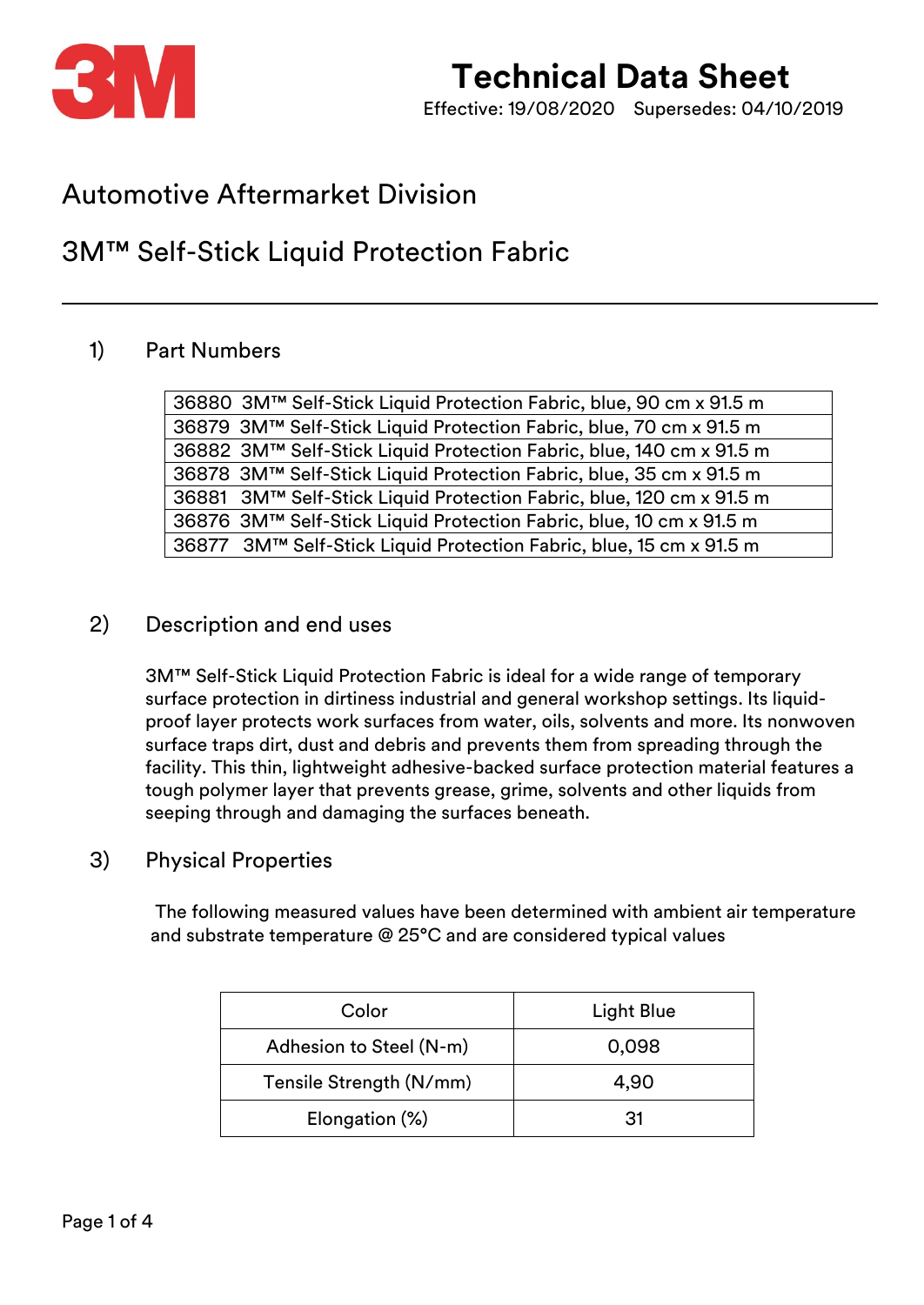

Effective: 19/08/2020 Supersedes: 04/10/2019

#### 4) Directions for Use

Wear appropriate personal protective equipment when working with 3M™ Self-Stick Liquid Protection Fabric. Refer to the relevant user manual.

- 1. Surface preparation:
	- Sweep or vacuum surfaces to remove loose dirt and dust
	- Surfaces must be thoroughly dry for proper adhesion
	- Surfaces must be free of all chemical cleaners and/or residue
	- Test the material in a small, inconspicuous area first to ensure adequate adhesion and clean removal without surface damage.
- 2. Application:
	- Avoid stretching material during installation
	- Avoid large overlaps (in excess of 3cm)
	- Smooth material down with a spreader and/or a soft bristle push broom
	- Cut to length with scissors or a razor blade from the non-adhesive side
- 3. Spill protection:
	- To ensure safety, it is recommended to clean up spills that pool on the surface of the product after the spill occurs product can continue to be used after the spill has been cleaned
- 4. Removal
	- Prior to application and/or removal users are instructed to provide mechanical ventilation to disperse or exhaust ignitable vapours in accordance with good industrial hygiene practice.
	- Make sure all liquid combustible type products have been removed or have evaporated
	- Manually pull up the product in the same direction that is was applied.
	- Removing any loose debris if necessary.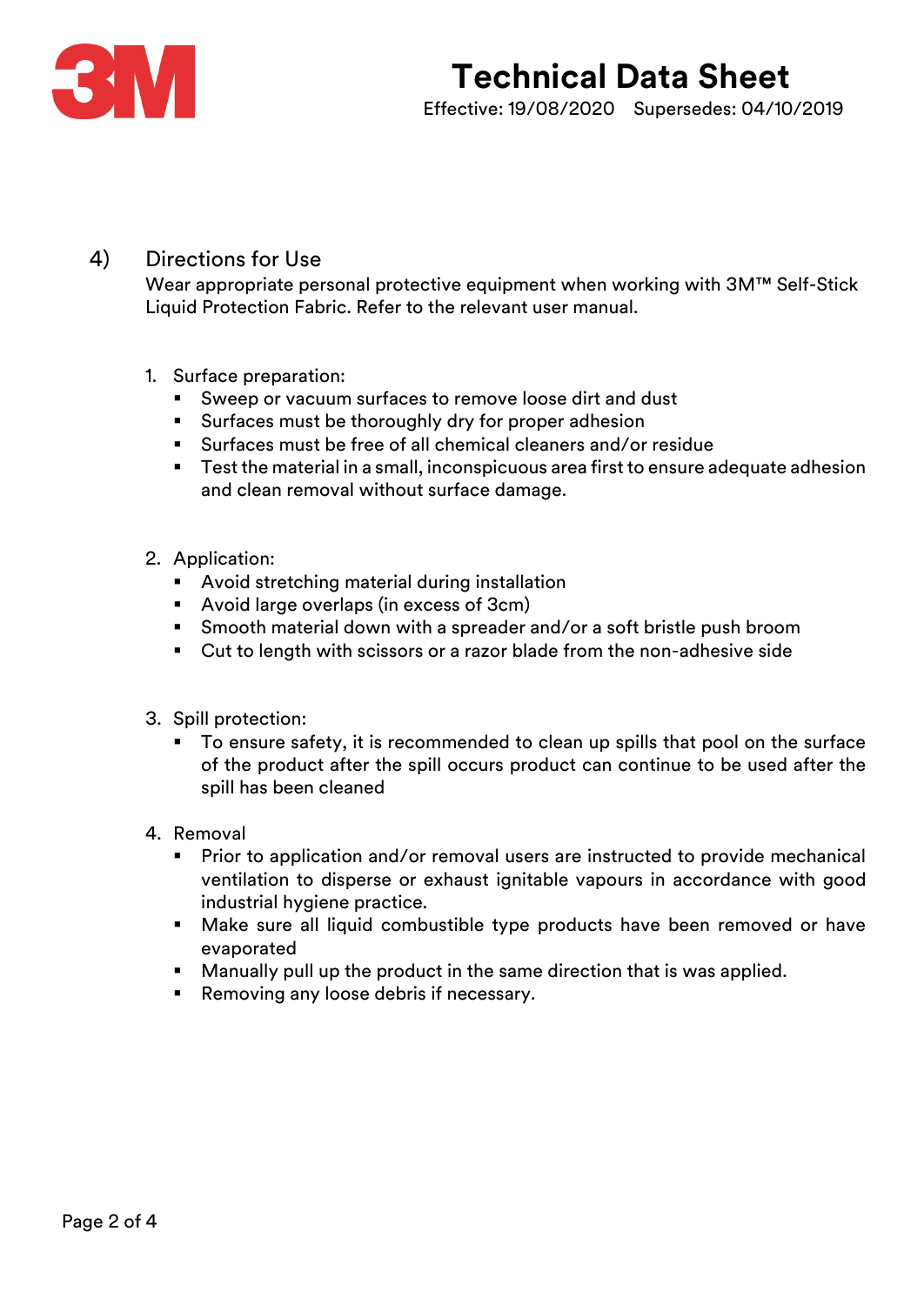

Effective: 19/08/2020 Supersedes: 04/10/2019

*Note:* In the event of adhesive transfer from the product follow these steps to aid in removal

Important: Prior to handling any chemical product, please refer to the product label, Safety Data Sheet (SDS) and product inserts for information on safe and proper handling.

- Wet the surface with a citrus-based cleaner or other adhesive type removers.
- Dry the surface using a squeegee and/or a clean towel.
- Once dry, the surface is ready to be covered and protected again
- 5. Change out recommendation:
	- For most applications, the general guideline would be 2-4 weeks.
	- To ensure clean and easy removal, the material change out schedule should be Based on the type of surface, amount of liquid, as well as the weight and frequency of the traffic going over the product.
- 6. Disposal
	- Consult local guidelines for proper disposal.
- 5) Storage
	- For best performance, use this product within 24 months from the date of manufacture.
	- Store product in the original carton under normal conditions of 21°C and 50% relative humidity.
	- Avoid storing material in temperatures above 29°C for long periods of time
	- Keep material covered and clean
	- ▪
- 6) Safety

### A WARNING:

3M™ Self-Stick Liquid Protection Fabric must not be used in any areas where explosive concentrations of ignitable materials could be present, as static discharge may occur. These include areas identified as ATEX Zones 0, 1, 2 and 20, 21, 22.

According to the ATEX directive 94/9 EC (Atmosphere Explosive) every shop owner in the EU has to fill in an "[explosion protection document](file:///C:/Users/GE402783/AppData/Local/Microsoft/Windows/INetCache/Content.Outlook/78V70JJN/Explosionsschutzdokument_Staeube.docx)". According to the outcome he has to take action and the classification of ATEX Zones in his shop.

*Note:* It is possible that the processes performed at the end user could change the surface burning characteristics of the product. As such, it is important that users perform routine maintenance to remove any potential hazards on a regular basis. 3M™ Self-Stick Liquid Protection Fabric should be replaced based on the change out schedule above or earlier to maintain a safe working environment.